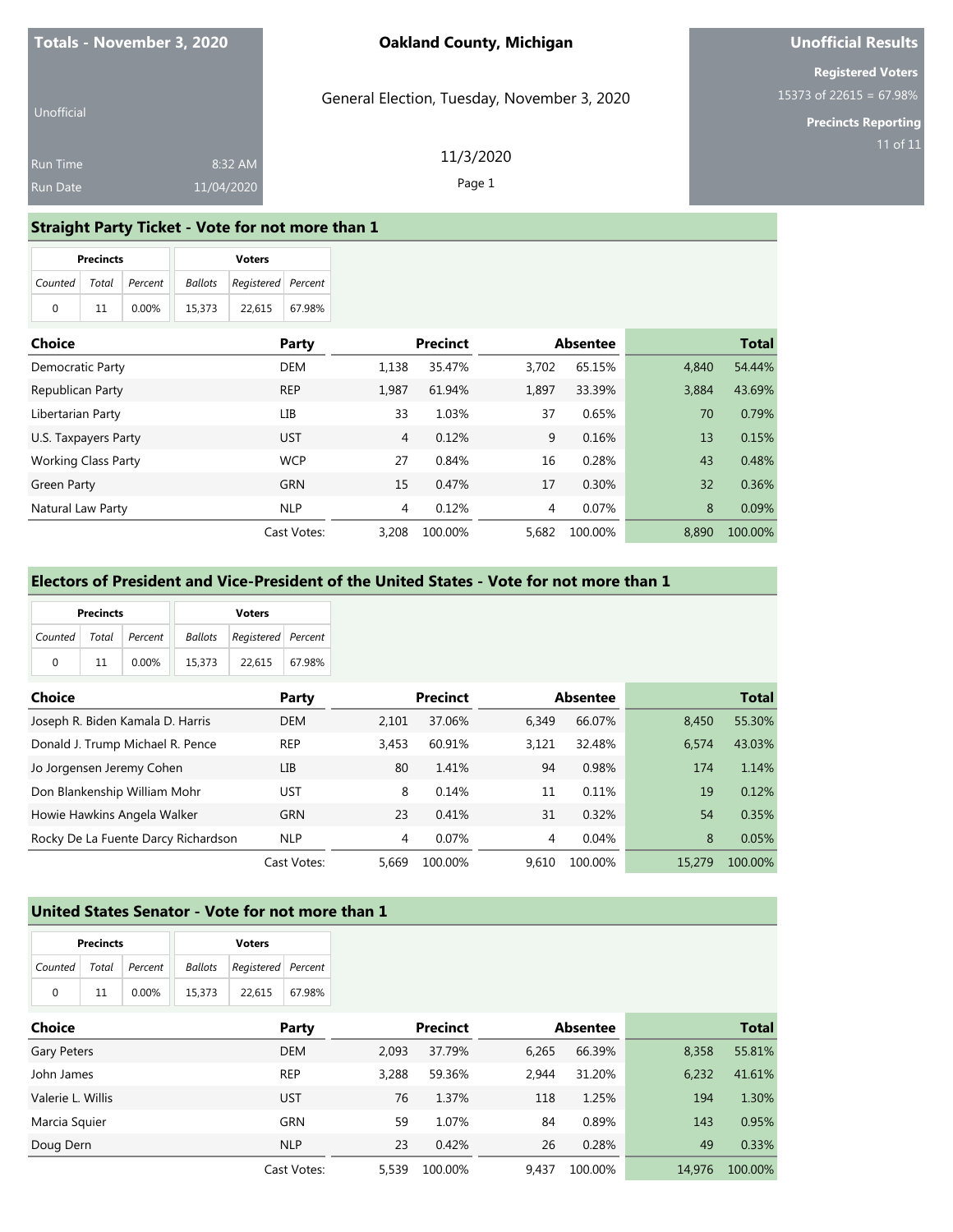## **Unofficial Results**

**Registered Voters** 15373 of 22615 = 67.98%

**Precincts Reporting**

| Unofficial           |                       | General Election, Tuesday, November 3, 2020 |
|----------------------|-----------------------|---------------------------------------------|
| Run Time<br>Run Date | 8:32 AM<br>11/04/2020 | 11/3/2020<br>Page 2                         |
|                      |                       |                                             |

### **Representative in Congress 9th District - Vote for not more than 1**

|          | <b>Precincts</b> |               |                               | <b>Voters</b> |        |  |
|----------|------------------|---------------|-------------------------------|---------------|--------|--|
| Counted  |                  | Total Percent | Registered Percent<br>Ballots |               |        |  |
| $\Omega$ | 11               | $0.00\%$      | 15,373                        | 22.615        | 67.98% |  |

| <b>Choice</b>         | Party       |       | <b>Precinct</b> |       | Absentee |        | <b>Total</b> |
|-----------------------|-------------|-------|-----------------|-------|----------|--------|--------------|
| Andy Levin            | DEM         | 2.123 | 39.13%          | 6.385 | 68.56%   | 8,508  | 57.72%       |
| Charles J. Langworthy | <b>REP</b>  | 2.933 | 54.05%          | 2.636 | 28.30%   | 5.569  | 37.78%       |
| Mike Saliba           | LІB         | 173   | 3.19%           | 126   | 1.35%    | 299    | 2.03%        |
| Andrea L. Kirby       | <b>WCP</b>  | 197   | 3.63%           | 166   | 1.78%    | 363    | 2.46%        |
|                       | Cast Votes: | 5.426 | 100.00%         | 9.313 | 100.00%  | 14.739 | 100.00%      |

#### **Representative in State Legislature 26th District - Vote for not more than 1**

| <b>Precincts</b>      |    |          |        | <b>Voters</b>                  |        |
|-----------------------|----|----------|--------|--------------------------------|--------|
| Counted Total Percent |    |          |        | Ballots   Registered   Percent |        |
| $\Omega$              | 11 | $0.00\%$ | 15.373 | 22.615                         | 67.98% |

| <b>Choice</b> | Party       |       | <b>Precinct</b> |       | Absentee |        | Total   |
|---------------|-------------|-------|-----------------|-------|----------|--------|---------|
| Jim Ellison   | DEM         | 2.127 | 40.25%          | 6.167 | 68.00%   | 8.294  | 57.78%  |
| Chris Meister | <b>REP</b>  | 3.158 | 59.75%          | 2.902 | 32.00%   | 6.060  | 42.22%  |
|               | Cast Votes: | 5.285 | 100.00%         | 9.069 | 100.00%  | 14,354 | 100.00% |

## **Member of the State Board of Education - Vote for not more than 2**

|                       | <b>Precincts</b> |       |        | <b>Voters</b>                     |  |
|-----------------------|------------------|-------|--------|-----------------------------------|--|
| Counted Total Percent |                  |       |        | <b>Ballots</b> Registered Percent |  |
| 0                     | 11               | 0.00% | 15,373 | 22.615 67.98%                     |  |

| Choice                | Party       |        | <b>Precinct</b> |        | <b>Absentee</b> |        | <b>Total</b> |
|-----------------------|-------------|--------|-----------------|--------|-----------------|--------|--------------|
| Ellen Cogen Lipton    | <b>DEM</b>  | 1,816  | 18.13%          | 5,676  | 32.77%          | 7,492  | 27.41%       |
| Jason Strayhorn       | <b>DEM</b>  | 1,697  | 16.94%          | 5,320  | 30.72%          | 7,017  | 25.67%       |
| Tami Carlone          | <b>REP</b>  | 2.752  | 27.47%          | 2,635  | 15.21%          | 5,387  | 19.71%       |
| Michelle A. Frederick | <b>REP</b>  | 2,795  | 27.90%          | 2,650  | 15.30%          | 5,445  | 19.92%       |
| <b>Bill Hall</b>      | LІВ         | 210    | 2.10%           | 212    | 1.22%           | 422    | 1.54%        |
| Richard A. Hewer      | <b>LIB</b>  | 165    | 1.65%           | 168    | 0.97%           | 333    | 1.22%        |
| Karen Adams           | <b>UST</b>  | 117    | 1.17%           | 136    | 0.79%           | 253    | 0.93%        |
| Douglas Levesque      | <b>UST</b>  | 44     | 0.44%           | 44     | 0.25%           | 88     | 0.32%        |
| Mary Anne Hering      | <b>WCP</b>  | 208    | 2.08%           | 241    | 1.39%           | 449    | 1.64%        |
| Hali McEachern        | <b>WCP</b>  | 131    | 1.31%           | 133    | 0.77%           | 264    | 0.97%        |
| Tom Mair              | <b>GRN</b>  | 84     | 0.84%           | 104    | 0.60%           | 188    | 0.69%        |
|                       | Cast Votes: | 10.019 | 100.00%         | 17,319 | 100.00%         | 27,338 | 100.00%      |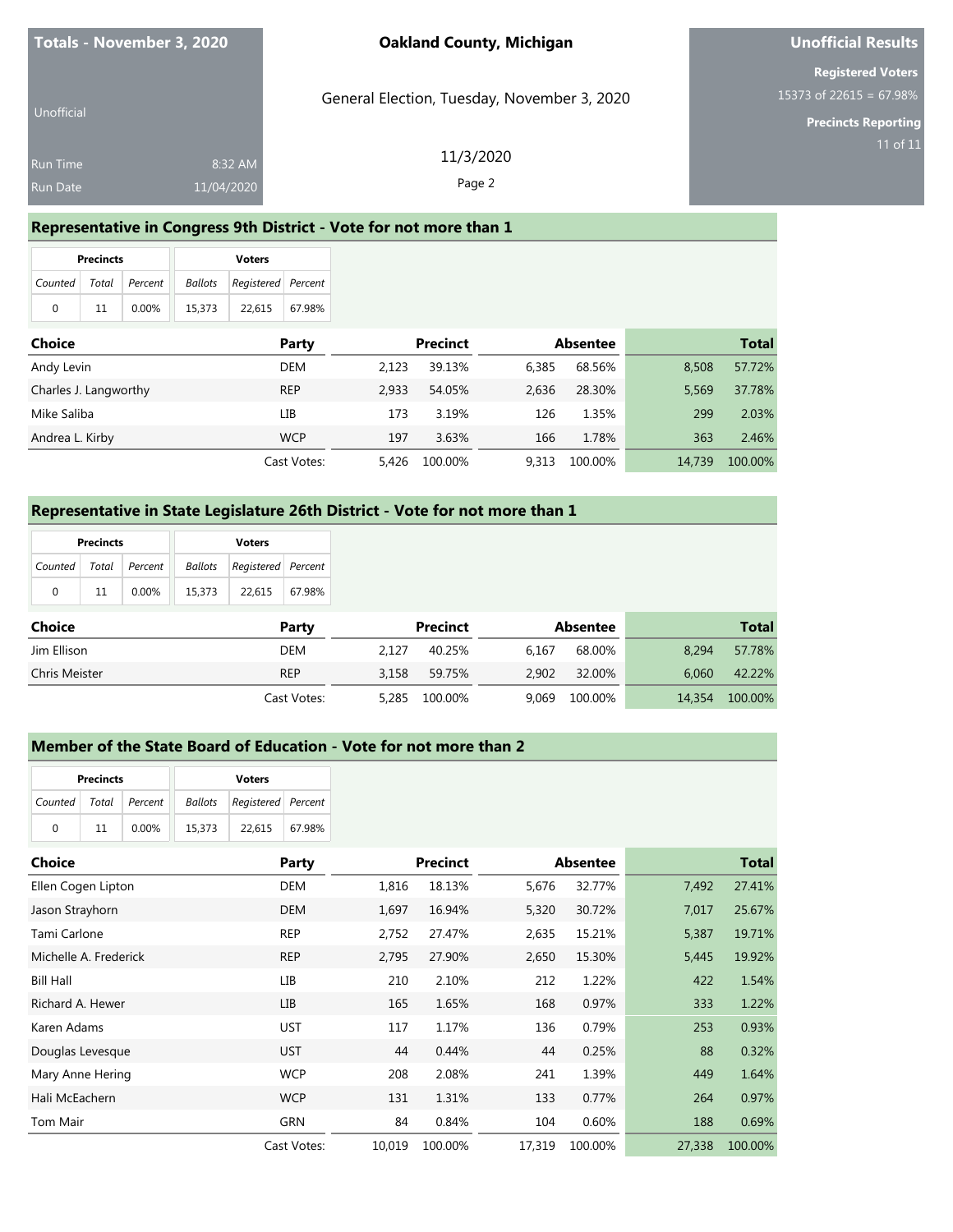## **Unofficial Results**

**Registered Voters** 15373 of 22615 = 67.98%

**Precincts Reporting**

| Unofficial      |            | General Election, Tuesday, November 3, 2020 |
|-----------------|------------|---------------------------------------------|
| <b>Run Time</b> | 8:32 AM    | 11/3/2020                                   |
| Run Date        | 11/04/2020 | Page 3                                      |

### **Regent of the University of Michigan - Vote for not more than 2**

|                       | <b>Precincts</b> |          |        | <b>Voters</b>                     |        |
|-----------------------|------------------|----------|--------|-----------------------------------|--------|
| Counted Total Percent |                  |          |        | <b>Ballots</b> Registered Percent |        |
| <sup>0</sup>          | 11               | $0.00\%$ | 15.373 | 22.615                            | 67.98% |

| <b>Choice</b>      | Party       |       | <b>Precinct</b> |        | <b>Absentee</b> |        | <b>Total</b> |
|--------------------|-------------|-------|-----------------|--------|-----------------|--------|--------------|
| Mark Bernstein     | <b>DEM</b>  | 1.844 | 18.92%          | 5,638  | 33.17%          | 7,482  | 27.98%       |
| Shauna Ryder Diggs | <b>DEM</b>  | 1,678 | 17.22%          | 5,313  | 31.26%          | 6,991  | 26.14%       |
| Sarah Hubbard      | <b>REP</b>  | 2,853 | 29.28%          | 2,734  | 16.08%          | 5,587  | 20.89%       |
| Carl Meyers        | <b>REP</b>  | 2,693 | 27.64%          | 2,564  | 15.08%          | 5,257  | 19.66%       |
| James L. Hudler    | LІВ         | 173   | 1.78%           | 145    | 0.85%           | 318    | 1.19%        |
| Eric Larson        | LІВ         | 179   | 1.84%           | 173    | 1.02%           | 352    | 1.32%        |
| Ronald E. Graeser  | <b>UST</b>  | 63    | 0.65%           | 59     | 0.35%           | 122    | 0.46%        |
| Crystal Van Sickle | UST         | 108   | 1.11%           | 137    | 0.81%           | 245    | 0.92%        |
| Michael Mawilai    | <b>GRN</b>  | 100   | 1.03%           | 162    | 0.95%           | 262    | 0.98%        |
| Keith Butkovich    | <b>NLP</b>  | 53    | 0.54%           | 73     | 0.43%           | 126    | 0.47%        |
|                    | Cast Votes: | 9.744 | 100.00%         | 16.998 | 100.00%         | 26.742 | 100.00%      |

### **Trustee of Michigan State University - Vote for not more than 2**

|         | <b>Precincts</b> |               |        | <b>Voters</b>                     |  |
|---------|------------------|---------------|--------|-----------------------------------|--|
| Counted |                  | Total Percent |        | <b>Ballots</b> Registered Percent |  |
| 0       | 11               | $0.00\%$      | 15.373 | 22.615 67.98%                     |  |

| Choice                   | Party       |       | <b>Precinct</b> |        | <b>Absentee</b> |        | <b>Total</b> |
|--------------------------|-------------|-------|-----------------|--------|-----------------|--------|--------------|
| <b>Brian Mosallam</b>    | <b>DEM</b>  | 1,655 | 17.20%          | 5,280  | 31.28%          | 6,935  | 26.17%       |
| Rema Ella Vassar         | <b>DEM</b>  | 1,694 | 17.61%          | 5,334  | 31.60%          | 7,028  | 26.52%       |
| Pat O'Keefe              | <b>REP</b>  | 2,877 | 29.91%          | 2,785  | 16.50%          | 5,662  | 21.37%       |
| Tonya Schuitmaker        | <b>REP</b>  | 2.727 | 28.35%          | 2,599  | 15.40%          | 5,326  | 20.10%       |
| Will Tyler White         | <b>LIB</b>  | 196   | 2.04%           | 204    | 1.21%           | 400    | 1.51%        |
| Janet M. Sanger          | <b>UST</b>  | 112   | 1.16%           | 157    | 0.93%           | 269    | 1.02%        |
| John Paul Sanger         | <b>UST</b>  | 88    | 0.91%           | 97     | 0.57%           | 185    | 0.70%        |
| <b>Brandon Hu</b>        | <b>GRN</b>  | 109   | 1.13%           | 164    | 0.97%           | 273    | 1.03%        |
| Robin Lea Laurain        | <b>GRN</b>  | 96    | 1.00%           | 180    | 1.07%           | 276    | 1.04%        |
| Bridgette Abraham-Guzman | <b>NLP</b>  | 66    | 0.69%           | 79     | 0.47%           | 145    | 0.55%        |
|                          | Cast Votes: | 9,620 | 100.00%         | 16.879 | 100.00%         | 26,499 | 100.00%      |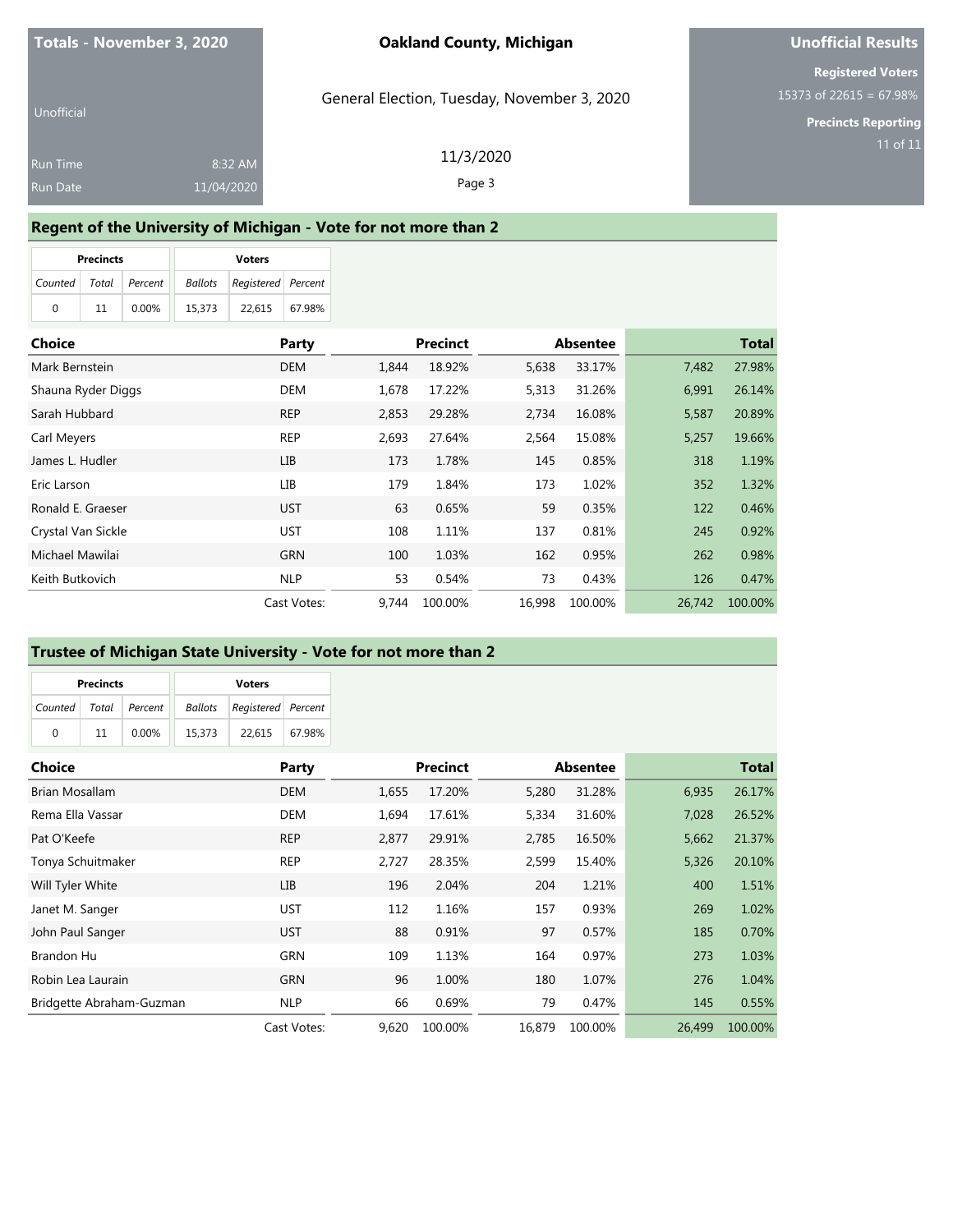## **Unofficial Results**

**Registered Voters** 15373 of 22615 = 67.98%

**Precincts Reporting**

| Unofficial      |            | General Election, Tuesday, November 3, 2020 |
|-----------------|------------|---------------------------------------------|
| <b>Run Time</b> | 8:32 AM    | 11/3/2020                                   |
| Run Date        | 11/04/2020 | Page 4                                      |

#### **Governor of Wayne State University - Vote for not more than 2**

|                       | <b>Precincts</b> |          |        | <b>Voters</b>                  |        |
|-----------------------|------------------|----------|--------|--------------------------------|--------|
| Counted Total Percent |                  |          |        | Ballots   Registered   Percent |        |
| $\Omega$              | 11               | $0.00\%$ | 15.373 | 22.615                         | 67.98% |

| <b>Choice</b>         | Party       |       | <b>Precinct</b> |        | <b>Absentee</b> |        | <b>Total</b> |
|-----------------------|-------------|-------|-----------------|--------|-----------------|--------|--------------|
| Eva Garza Dewaelsche  | <b>DEM</b>  | 1.735 | 18.27%          | 5,334  | 31.88%          | 7.069  | 26.96%       |
| Shirley Stancato      | <b>DEM</b>  | 1.712 | 18.03%          | 5,340  | 31.92%          | 7,052  | 26.89%       |
| Don Gates             | <b>REP</b>  | 2.734 | 28.79%          | 2,651  | 15.85%          | 5,385  | 20.53%       |
| Terri Lynn Land       | <b>REP</b>  | 2.849 | 30.01%          | 2.811  | 16.80%          | 5.660  | 21.58%       |
| Jon Elgas             | LIB         | 204   | 2.15%           | 204    | 1.22%           | 408    | 1.56%        |
| Christine C. Schwartz | UST         | 126   | 1.33%           | 179    | 1.07%           | 305    | 1.16%        |
| Susan Odgers          | <b>GRN</b>  | 135   | 1.42%           | 210    | 1.26%           | 345    | 1.32%        |
|                       | Cast Votes: | 9.495 | 100.00%         | 16.729 | 100.00%         | 26.224 | 100.00%      |

#### **County Executive - Vote for not more than 1**

|         | <b>Precincts</b> |               |        | <b>Voters</b>                     |        |
|---------|------------------|---------------|--------|-----------------------------------|--------|
| Counted |                  | Total Percent |        | <b>Ballots</b> Registered Percent |        |
| 0       | 11               | $0.00\%$      | 15.373 | 22.615                            | 67.98% |

| <b>Choice</b>     | Party       |       | <b>Precinct</b> |       | <b>Absentee</b> |        | <b>Total</b> |
|-------------------|-------------|-------|-----------------|-------|-----------------|--------|--------------|
| David Coulter     | <b>DEM</b>  | 2.055 | 39.02%          | 6.131 | 67.41%          | 8,186  | 57.00%       |
| Mike Kowall       | <b>REP</b>  | 3.060 | 58.11%          | 2.785 | 30.62%          | 5.845  | 40.70%       |
| Connor Nepomuceno | LІB         | 151   | 2.87%           | 179   | 1.97%           | 330    | 2.30%        |
|                   | Cast Votes: | 5.266 | 100.00%         | 9.095 | 100.00%         | 14,361 | 100.00%      |

#### **County Executive Term Ending 12/31/2020 - Vote for not more than 1**

|                       | <b>Precincts</b> |       |        | <b>Voters</b>                         |        |
|-----------------------|------------------|-------|--------|---------------------------------------|--------|
| Counted Total Percent |                  |       |        | <b>Ballots</b>   Registered   Percent |        |
| $\Omega$              | 11               | 0.00% | 15.373 | 22.615                                | 67.98% |

| Choice        | Party       | Precinct         | Absentee         | <b>Total</b>      |
|---------------|-------------|------------------|------------------|-------------------|
| David Coulter | <b>DEM</b>  | 40.43%<br>2.093  | 68.75%<br>6.177  | 58.40%<br>8.270   |
| Mike Kowall   | REP         | 59.57%<br>3.084  | 31.25%<br>2,808  | 5,892<br>41.60%   |
|               | Cast Votes: | 100.00%<br>5.177 | 8.985<br>100.00% | 14,162<br>100.00% |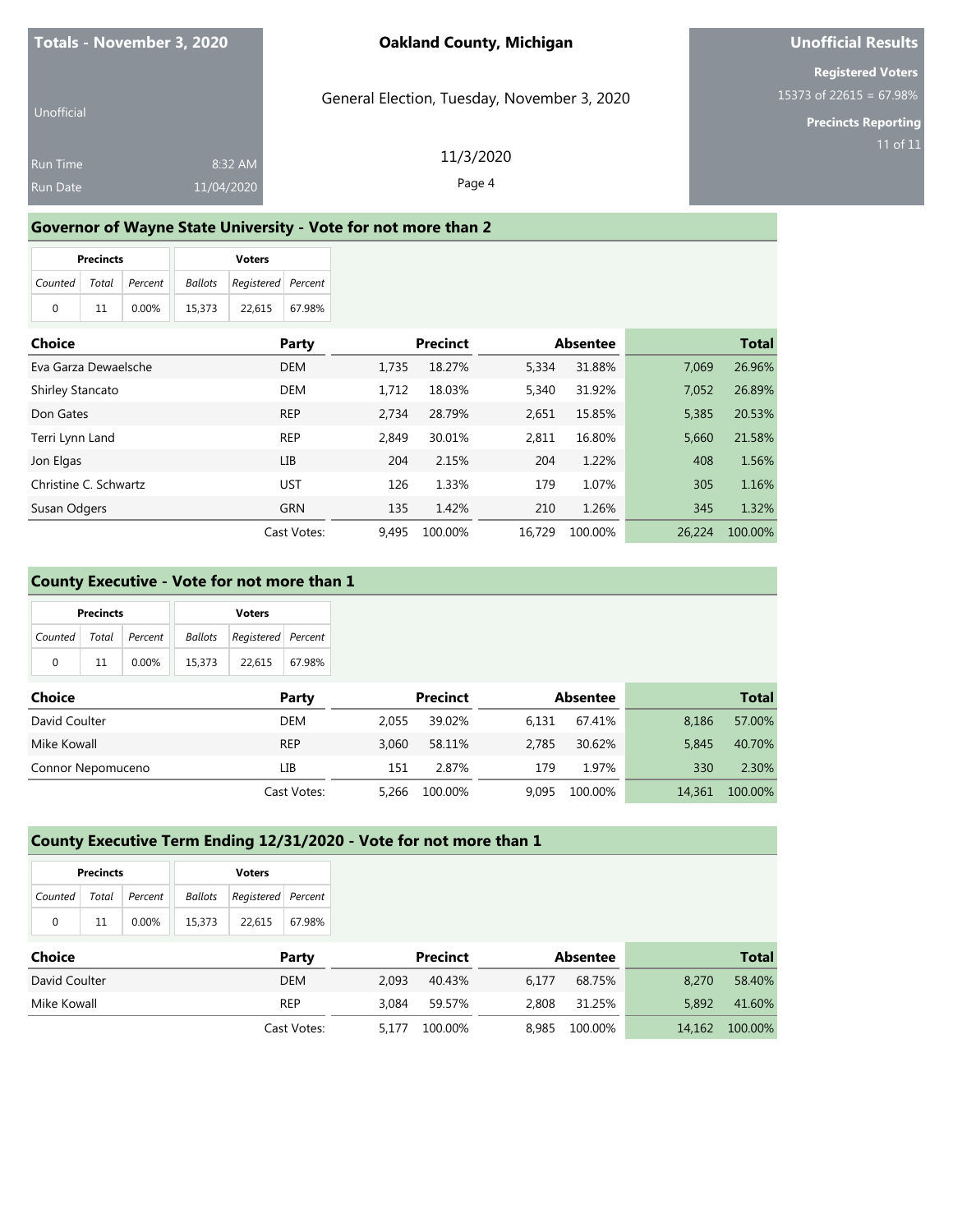General Election, Tuesday, November 3, 2020

## **Unofficial Results**

**Registered Voters** 15373 of 22615 = 67.98%

**Precincts Reporting**

| Unofficial      |            |  |
|-----------------|------------|--|
| <b>Run Time</b> | 8:32 AM    |  |
| <b>Run Date</b> | 11/04/2020 |  |

11/3/2020 Page 5

#### **Prosecuting Attorney - Vote for not more than 1**

|   | <b>Precincts</b> |                       |        | <b>Voters</b>                     |  |
|---|------------------|-----------------------|--------|-----------------------------------|--|
|   |                  | Counted Total Percent |        | <b>Ballots</b> Registered Percent |  |
| 0 | 11               | $0.00\%$              | 15,373 | 22,615   67.98%                   |  |

| <b>Choice</b>  | Party       | Precinct         | Absentee         | Total             |
|----------------|-------------|------------------|------------------|-------------------|
| Karen McDonald | <b>DEM</b>  | 41.54%<br>2.143  | 6.154<br>68.94%  | 58.90%<br>8.297   |
| Lin Goetz      | <b>REP</b>  | 58.46%<br>3.016  | 31.06%<br>2.773  | 5.789<br>41.10%   |
|                | Cast Votes: | 100.00%<br>5.159 | 8.927<br>100.00% | 14,086<br>100.00% |

#### **Sheriff - Vote for not more than 1**

|         | <b>Precincts</b> |               |        | <b>Voters</b>              |        |
|---------|------------------|---------------|--------|----------------------------|--------|
| Counted |                  | Total Percent |        | Ballots Registered Percent |        |
| 0       | 11               | 0.00%         | 15.373 | 22.615                     | 67.98% |

| Choice              | Party       | Precinct         | Absentee         | Total             |
|---------------------|-------------|------------------|------------------|-------------------|
| Vincent Gregory     | DEM         | 31.36%<br>1.689  | 52.84%<br>4.897  | 44.95%<br>6.586   |
| Michael J. Bouchard | REP         | 68.64%<br>3.696  | 4.370<br>47.16%  | 8.066<br>55.05%   |
|                     | Cast Votes: | 100.00%<br>5.385 | 100.00%<br>9.267 | 100.00%<br>14,652 |

#### **Clerk and Register of Deeds - Vote for not more than 1**

|               | <b>Precincts</b> |         |                | <b>Voters</b>      |             |       |                 |       |                 |        |              |
|---------------|------------------|---------|----------------|--------------------|-------------|-------|-----------------|-------|-----------------|--------|--------------|
| Counted       | Total            | Percent | <b>Ballots</b> | Registered Percent |             |       |                 |       |                 |        |              |
| $\mathbf 0$   | 11               | 0.00%   | 15,373         | 22,615             | 67.98%      |       |                 |       |                 |        |              |
| <b>Choice</b> |                  |         |                |                    | Party       |       | <b>Precinct</b> |       | <b>Absentee</b> |        | <b>Total</b> |
| Lisa Brown    |                  |         |                |                    | <b>DEM</b>  | 2,066 | 40.07%          | 6.047 | 67.84%          | 8,113  | 57.66%       |
| Tina Barton   |                  |         |                |                    | <b>REP</b>  | 3,090 | 59.93%          | 2,867 | 32.16%          | 5,957  | 42.34%       |
|               |                  |         |                |                    | Cast Votes: | 5,156 | 100.00%         | 8.914 | 100.00%         | 14,070 | 100.00%      |

### **Treasurer - Vote for not more than 1**

|                   | <b>Precincts</b> |         |                | <b>Voters</b>      |             |       |          |       |                 |        |              |
|-------------------|------------------|---------|----------------|--------------------|-------------|-------|----------|-------|-----------------|--------|--------------|
| Counted           | Total            | Percent | <b>Ballots</b> | Registered Percent |             |       |          |       |                 |        |              |
| $\mathbf 0$       | 11               | 0.00%   | 15,373         | 22,615             | 67.98%      |       |          |       |                 |        |              |
| <b>Choice</b>     |                  |         |                |                    | Party       |       | Precinct |       | <b>Absentee</b> |        | <b>Total</b> |
| Robert Wittenberg |                  |         |                |                    | <b>DEM</b>  | 1,967 | 38.29%   | 5,859 | 65.92%          | 7,826  | 55.80%       |
| Joe Kent          |                  |         |                |                    | <b>REP</b>  | 3.170 | 61.71%   | 3,029 | 34.08%          | 6,199  | 44.20%       |
|                   |                  |         |                |                    | Cast Votes: | 5,137 | 100.00%  | 8,888 | 100.00%         | 14,025 | 100.00%      |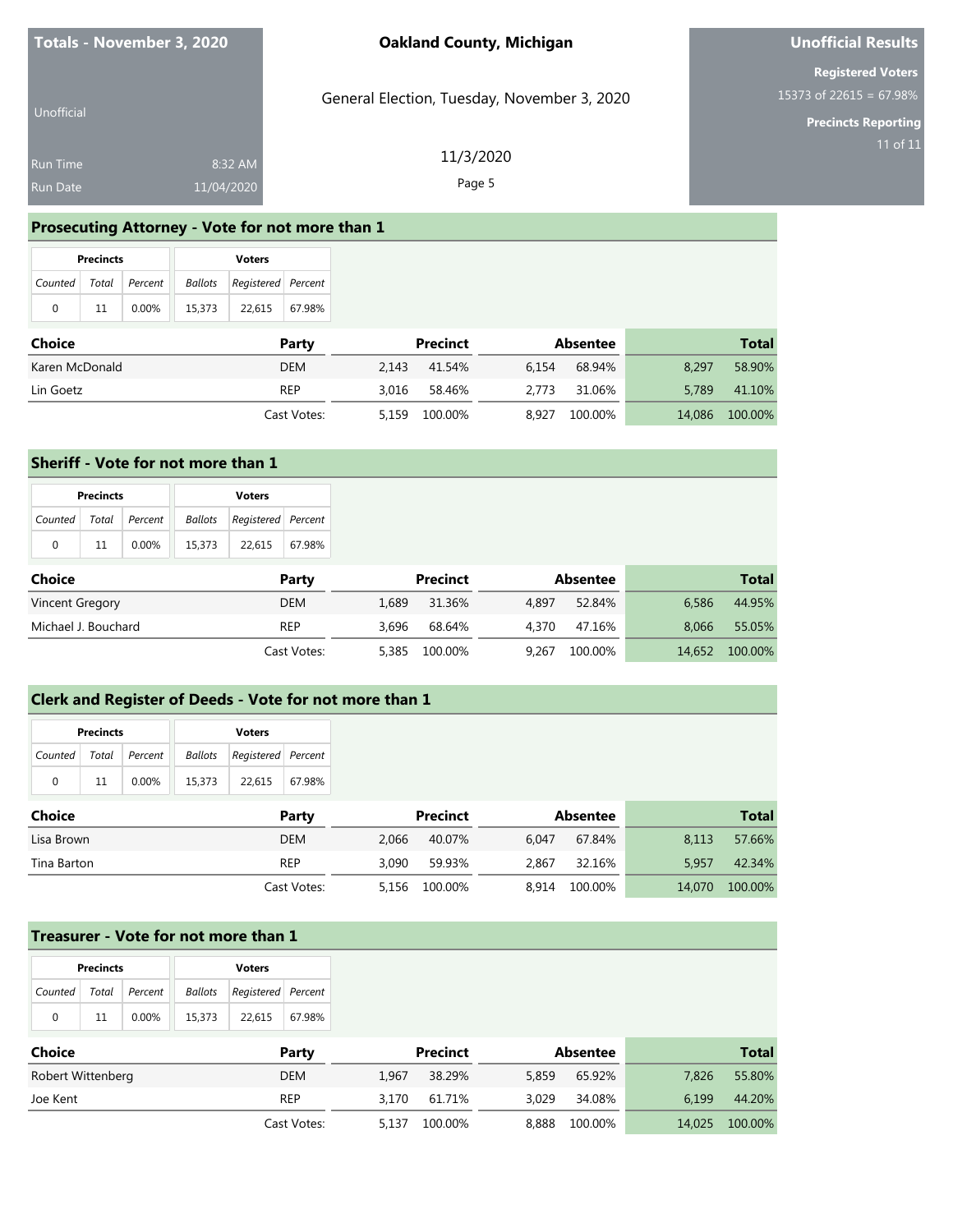## **Unofficial Results**

**Registered Voters** 15373 of 22615 = 67.98%

**Precincts Reporting**

| 11/3/2020<br>8:32 AM<br><b>Run Time</b><br>Page 6<br>11/04/2020<br>Run Date | Unofficial | General Election, Tuesday, November 3, 2020 |
|-----------------------------------------------------------------------------|------------|---------------------------------------------|
|                                                                             |            |                                             |
|                                                                             |            |                                             |

### **Water Resources Commissioner - Vote for not more than 1**

|                       | <b>Precincts</b> |          |        | <b>Voters</b>                  |        |
|-----------------------|------------------|----------|--------|--------------------------------|--------|
| Counted Total Percent |                  |          |        | Ballots   Registered   Percent |        |
| $\Omega$              | 11               | $0.00\%$ | 15.373 | 22.615                         | 67.98% |

| <b>Choice</b> | Party       | Precinct         |       | Absentee |        | Total   |
|---------------|-------------|------------------|-------|----------|--------|---------|
| Jim Nash      | <b>DEM</b>  | 39.70%<br>2.044  | 6.026 | 67.90%   | 8.070  | 57.54%  |
| Jim Stevens   | <b>REP</b>  | 60.30%<br>3.105  | 2.849 | 32.10%   | 5.954  | 42.46%  |
|               | Cast Votes: | 5.149<br>100.00% | 8.875 | 100.00%  | 14.024 | 100.00% |

### **County Commissioner 20th District - Vote for not more than 1**

|                       | <b>Precincts</b> |       |         | <b>Voters</b>      |        |
|-----------------------|------------------|-------|---------|--------------------|--------|
| Counted Total Percent |                  |       | Ballots | Registered Percent |        |
| 0                     | 11               | 0.00% | 15.373  | 22.615             | 67.98% |

| Choice              | Party       |       | Precinct |       | Absentee |        | <b>Total</b> |
|---------------------|-------------|-------|----------|-------|----------|--------|--------------|
| Gary R. McGillivray | DEM         | 2.110 | 40.95%   | 6.153 | 68.76%   | 8.263  | 58.60%       |
| David Harrell       | REP         | 3.042 | 59.05%   | 2.795 | 31.24%   | 5.837  | 41.40%       |
|                     | Cast Votes: | 5,152 | 100.00%  | 8.948 | 100.00%  | 14,100 | 100.00%      |

#### **Justice of Supreme Court - Vote for not more than 2**

| <b>Precincts</b> |                       |       |                                   | <b>Voters</b> |        |
|------------------|-----------------------|-------|-----------------------------------|---------------|--------|
|                  | Counted Total Percent |       | <b>Ballots</b> Registered Percent |               |        |
| $\Omega$         | 11                    | 0.00% | 15,373                            | 22.615        | 67.98% |

| Choice                 | Party       |       | <b>Precinct</b> |        | <b>Absentee</b> |        | <b>Total</b> |
|------------------------|-------------|-------|-----------------|--------|-----------------|--------|--------------|
| Susan L. Hubbard       |             | 663   | 10.04%          | 910    | 7.11%           | 1,573  | 8.11%        |
| Mary Kelly             |             | 1.073 | 16.26%          | 1,611  | 12.59%          | 2.684  | 13.84%       |
| Bridget Mary McCormack |             | 1.940 | 29.39%          | 4,854  | 37.92%          | 6.794  | 35.02%       |
| Kerry Lee Morgan       |             | 416   | 6.30%           | 540    | 4.22%           | 956    | 4.93%        |
| Katherine Mary Nepton  |             | 343   | 5.20%           | 573    | 4.48%           | 916    | 4.72%        |
| <b>Brock Swartzle</b>  |             | 1.072 | 16.24%          | 1,109  | 8.66%           | 2,181  | 11.24%       |
| Elizabeth M. Welch     |             | 1.094 | 16.57%          | 3.202  | 25.02%          | 4,296  | 22.14%       |
|                        | Cast Votes: | 6.601 | 100.00%         | 12.799 | 100.00%         | 19,400 | 100.00%      |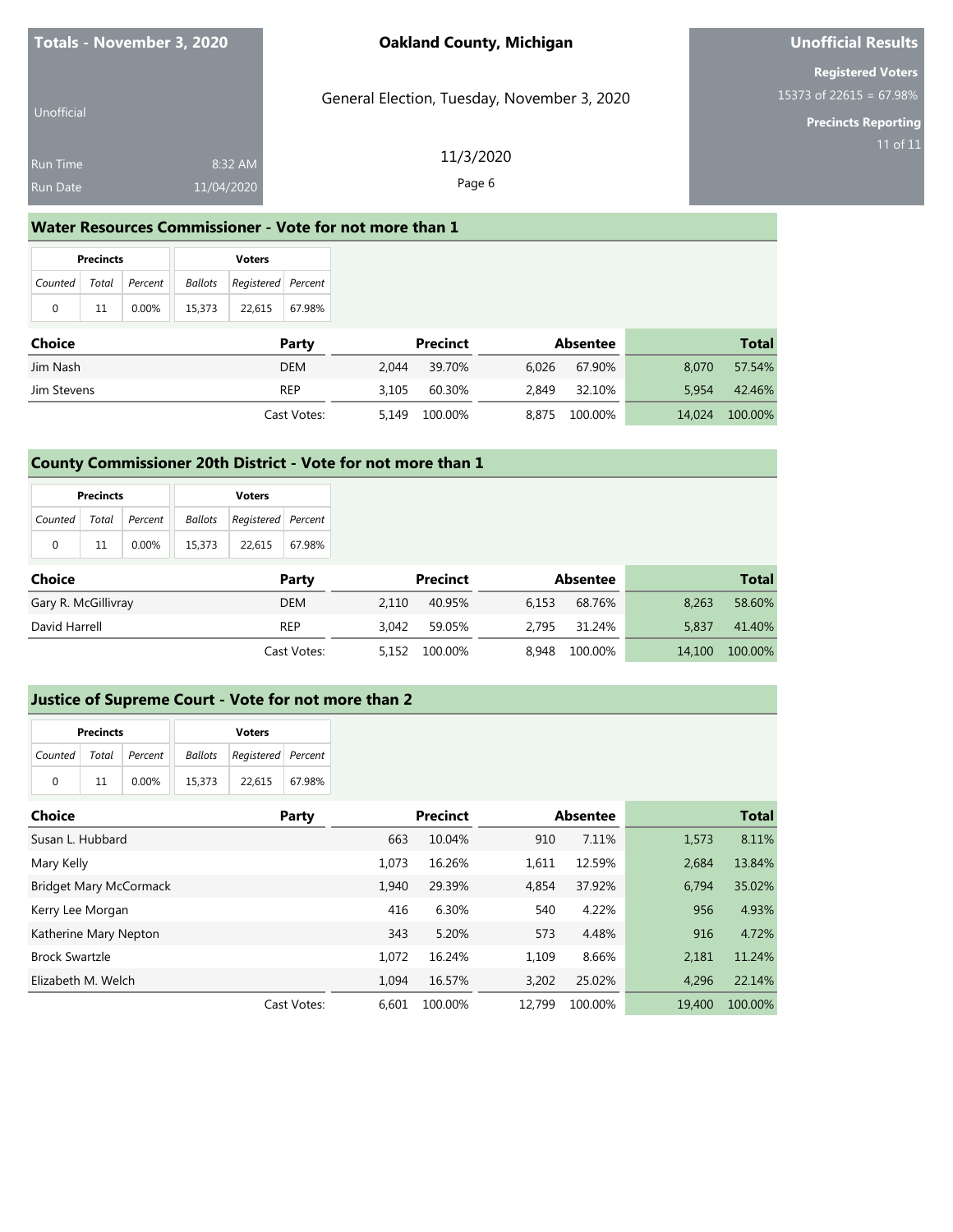| Totals - November 3, 2020          |                       | <b>Oakland County, Michigan</b>             | Unofficial Results                                                                |
|------------------------------------|-----------------------|---------------------------------------------|-----------------------------------------------------------------------------------|
| Unofficial                         |                       | General Election, Tuesday, November 3, 2020 | <b>Registered Voters</b><br>15373 of 22615 = 67.98%<br><b>Precincts Reporting</b> |
| <b>Run Time</b><br><b>Run Date</b> | 8:32 AM<br>11/04/2020 | 11/3/2020<br>Page 7                         | 11 of 11                                                                          |

## **Judge of Court of Appeals 2nd District Incumbent Position - Vote for not more than 2**

| <b>Precincts</b> |          |                       | <b>Voters</b> |                                                      |
|------------------|----------|-----------------------|---------------|------------------------------------------------------|
|                  |          |                       |               |                                                      |
| 11               | $0.00\%$ | 15,373                |               |                                                      |
|                  |          | Counted Total Percent |               | <b>Ballots</b> Registered Percent<br>22,615   67.98% |

| <b>Choice</b>    | Party       |       | Precinct |       | Absentee |        | <b>Total</b> |
|------------------|-------------|-------|----------|-------|----------|--------|--------------|
| Mark J. Cavanagh |             | 3.114 | 61.68%   | 5.585 | 57.27%   | 8.699  | 58.77%       |
| Jonathan Tukel   |             | 1.935 | 38.32%   | 4.167 | 42.73%   | 6.102  | 41.23%       |
|                  | Cast Votes: | 5.049 | 100.00%  | 9,752 | 100.00%  | 14,801 | 100.00%      |

### **Judge of Circuit Court 6th Circuit Incumbent Position - Vote for not more than 6**

| <b>Precincts</b> |    |                       |        | <b>Voters</b>                     |        |
|------------------|----|-----------------------|--------|-----------------------------------|--------|
|                  |    | Counted Total Percent |        | <b>Ballots</b> Registered Percent |        |
| $\Omega$         | 11 | $0.00\%$              | 15.373 | 22.615                            | 67.98% |

| <b>Choice</b>         | Party       |        | <b>Precinct</b> |        | <b>Absentee</b> |        | <b>Total</b> |
|-----------------------|-------------|--------|-----------------|--------|-----------------|--------|--------------|
| Martha D. Anderson    |             | 1.833  | 17.80%          | 4.098  | 17.46%          | 5.931  | 17.56%       |
| Mary Ellen T. Brennan |             | 1.898  | 18.43%          | 4.153  | 17.69%          | 6.051  | 17.92%       |
| Lisa Gorcyca          |             | 1.795  | 17.43%          | 4.003  | 17.05%          | 5.798  | 17.17%       |
| Nanci Grant           |             | 1.595  | 15.49%          | 3,832  | 16.33%          | 5.427  | 16.07%       |
| Shalina Deborah Kumar |             | 1.426  | 13.85%          | 3.600  | 15.34%          | 5.026  | 14.88%       |
| Jeffery S. Matis      |             | 1.751  | 17.00%          | 3.786  | 16.13%          | 5,537  | 16.40%       |
|                       | Cast Votes: | 10.298 | 100.00%         | 23.472 | 100.00%         | 33,770 | 100.00%      |

## **Judge of Circuit Court 6th Circuit Incumbent Position Term Ending 01/01/2025 - Vote for not more than 1**

| <b>Precincts</b> |    |                       |        | <b>Voters</b>                     |        |
|------------------|----|-----------------------|--------|-----------------------------------|--------|
|                  |    | Counted Total Percent |        | <b>Ballots</b> Registered Percent |        |
| 0                | 11 | $0.00\%$              | 15,373 | 22.615                            | 67.98% |

| Choice           | Party       | Precinct      |       | Absentee |       | Total   |
|------------------|-------------|---------------|-------|----------|-------|---------|
| Kameshia D. Gant |             | 2.921 100.00% | 5,396 | 100.00%  | 8.317 | 100.00% |
|                  | Cast Votes: | 2.921 100.00% | 5,396 | 100.00%  | 8.317 | 100.00% |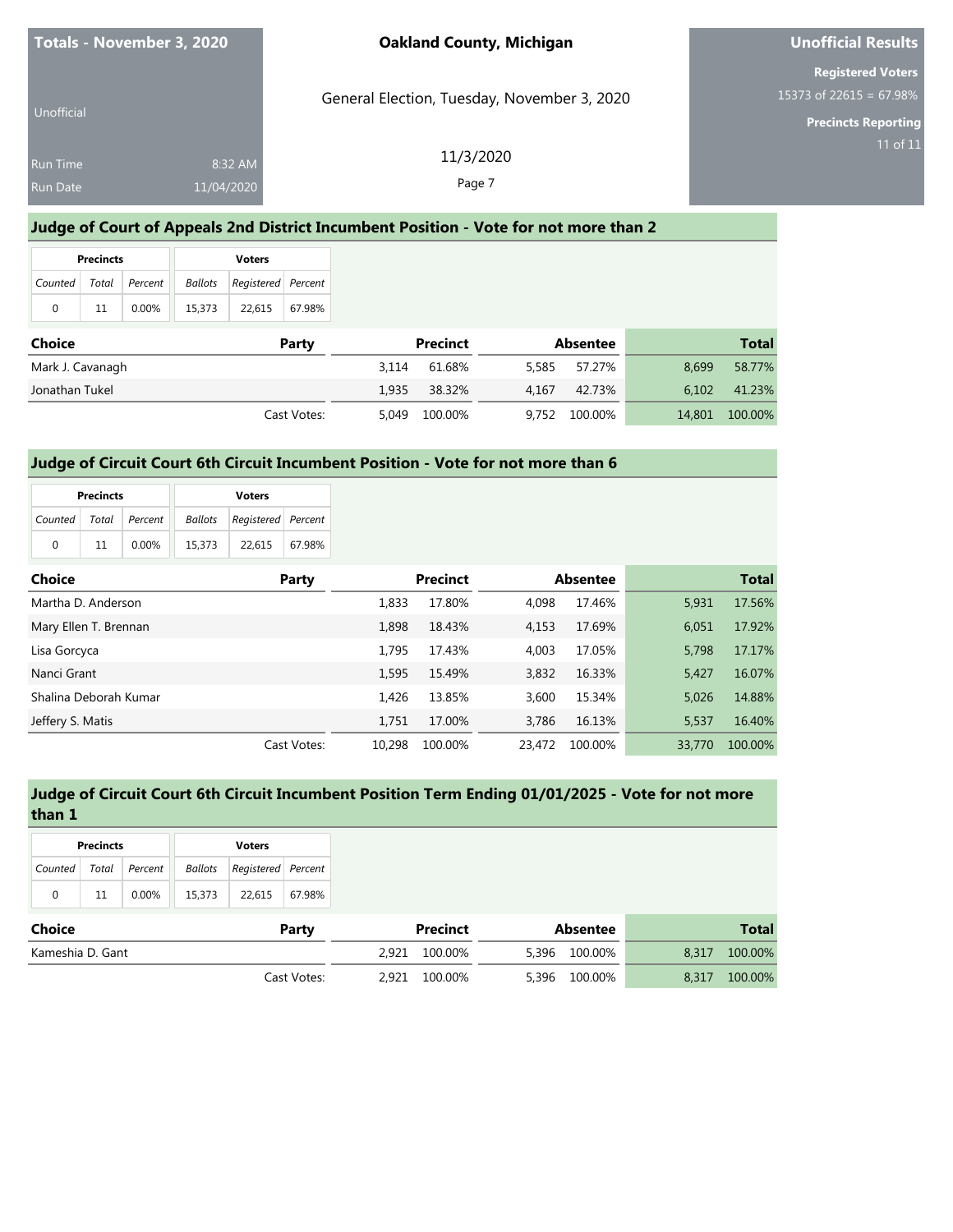| Totals - November 3, 2020                                   | <b>Oakland County, Michigan</b>             | <b>Unofficial Results</b>                           |
|-------------------------------------------------------------|---------------------------------------------|-----------------------------------------------------|
| Unofficial                                                  | General Election, Tuesday, November 3, 2020 | <b>Registered Voters</b><br>15373 of 22615 = 67.98% |
| 8:32 AM<br><b>Run Time</b><br><b>Run Date</b><br>11/04/2020 | 11/3/2020<br>Page 8                         | <b>Precincts Reporting</b><br>11 of 11              |

## **Judge of Circuit Court 6th Circuit Non-Incumbent Position - Vote for not more than 1**

| <b>Precincts</b>          |    |       |                                 | <b>Voters</b> |        |
|---------------------------|----|-------|---------------------------------|---------------|--------|
| Counted   Total   Percent |    |       | Registered   Percent<br>Ballots |               |        |
| 0                         | 11 | 0.00% | 15,373                          | 22,615        | 67.98% |

| Choice        | Party       |       | <b>Precinct</b> |       | Absentee      |       | <b>Total</b> |
|---------------|-------------|-------|-----------------|-------|---------------|-------|--------------|
| Clarence Dass |             | 1.359 | 41.03%          | 2.262 | 36.75%        | 3.621 | 38.25%       |
| Lorie Savin   |             | 1.953 | 58.97%          | 3,893 | 63.25%        | 5.846 | 61.75%       |
|               | Cast Votes: |       | 3,312 100.00%   |       | 6,155 100.00% | 9.467 | 100.00%      |

### **Judge of Probate Court Incumbent Position - Vote for not more than 1**

|                   | <b>Precincts</b> |         |                | <b>Voters</b>      |             |
|-------------------|------------------|---------|----------------|--------------------|-------------|
| Counted           | Total            | Percent | <b>Ballots</b> | Registered Percent |             |
| $\mathbf 0$       | 11               | 0.00%   | 15,373         | 22,615             | 67.98%      |
| <b>Choice</b>     |                  |         |                |                    | Party       |
| Daniel A. O'Brien |                  |         |                |                    |             |
|                   |                  |         |                |                    | Cast Votes: |

### **Judge of District Court 43rd District Incumbent Position - Vote for not more than 1**

|                                 | <b>Precincts</b> |         |                | <b>Voters</b>      |             |       |                 |       |                 |        |
|---------------------------------|------------------|---------|----------------|--------------------|-------------|-------|-----------------|-------|-----------------|--------|
| Counted                         | Total            | Percent | <b>Ballots</b> | Registered Percent |             |       |                 |       |                 |        |
| $\mathbf 0$                     | 11               | 0.00%   | 15,373         | 22,615             | 67.98%      |       |                 |       |                 |        |
| <b>Choice</b>                   |                  |         |                |                    | Party       |       | <b>Precinct</b> |       | <b>Absentee</b> |        |
| Kelly Collins                   |                  |         |                |                    |             | 1,482 | 37.69%          | 2,240 | 31.69%          | 3,722  |
| <b>Brian Christian Hartwell</b> |                  |         |                |                    |             | 2,450 | 62.31%          | 4,828 | 68.31%          | 7.278  |
|                                 |                  |         |                |                    | Cast Votes: | 3.932 | 100.00%         | 7.068 | 100.00%         | 11,000 |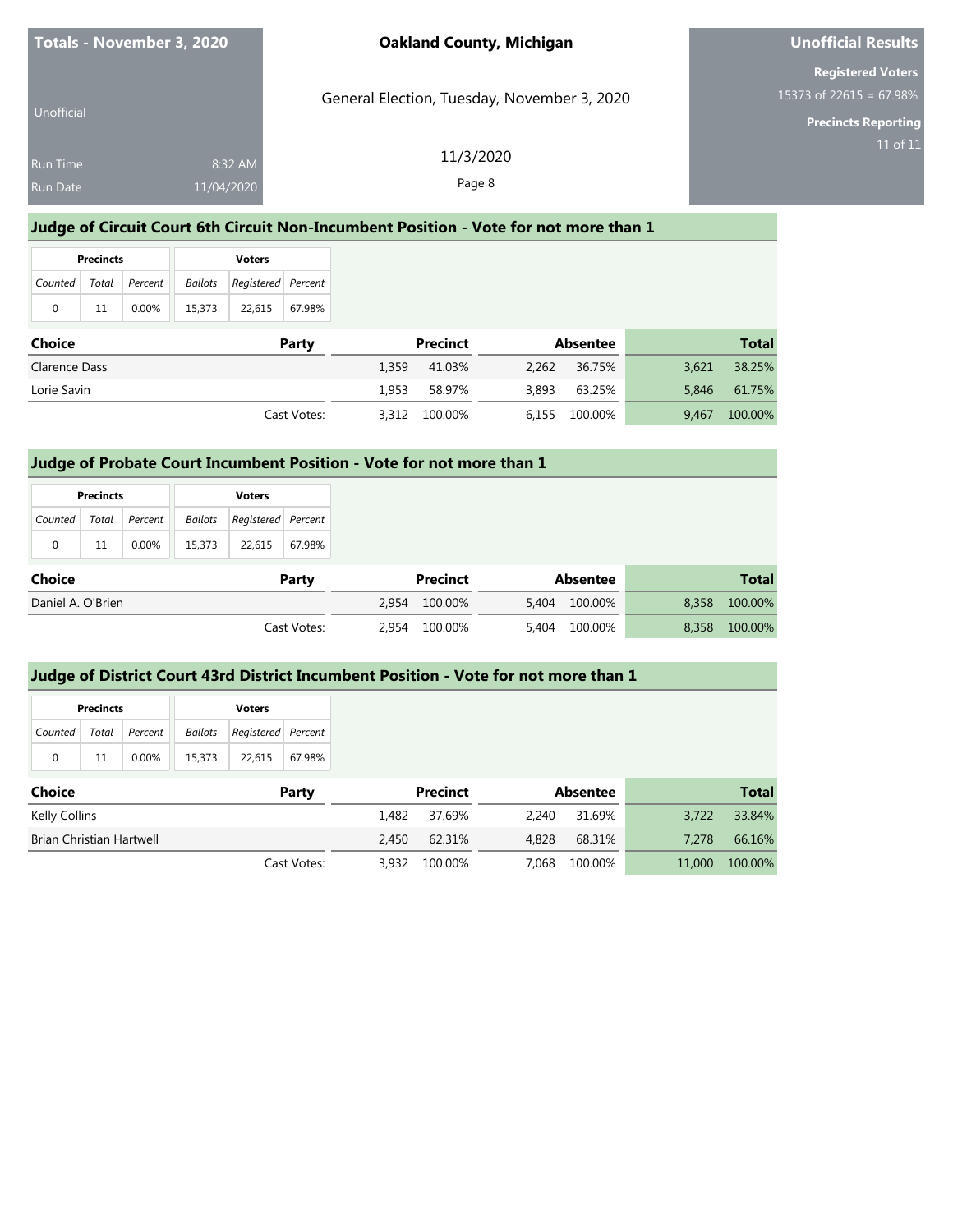#### **Board of Trustees Member Oakland Community College - Vote for not more than 2**

| <b>Precincts</b> |    |                       |  | <b>Voters</b> |                            |        |  |  |
|------------------|----|-----------------------|--|---------------|----------------------------|--------|--|--|
|                  |    | Counted Total Percent |  |               | Ballots Registered Percent |        |  |  |
| 0                | 11 | 0.00%                 |  | 15.373        | 22.615                     | 67.98% |  |  |

| <b>Choice</b>            | Party       | <b>Precinct</b> |         | <b>Absentee</b> |         |        | <b>Total</b> |
|--------------------------|-------------|-----------------|---------|-----------------|---------|--------|--------------|
| Shirley J. Bryant        |             | 1.122           | 21.55%  | 2,351           | 23.22%  | 3.473  | 22.65%       |
| Jason Michael Deneau     |             | 587             | 11.28%  | 1,251           | 12.36%  | 1,838  | 11.99%       |
| Dandridge Floyd          |             | 368             | 7.07%   | 1.089           | 10.76%  | 1,457  | 9.50%        |
| Susan Gibson             |             | 1.089           | 20.92%  | 2.109           | 20.83%  | 3.198  | 20.86%       |
| John P. McCulloch        |             | 876             | 16.83%  | 1.606           | 15.86%  | 2,482  | 16.19%       |
| E. Wadsworth Sherrod III |             | 354             | 6.80%   | 539             | 5.32%   | 893    | 5.82%        |
| John D. Tolbert          |             | 810             | 15.56%  | 1.180           | 11.65%  | 1.990  | 12.98%       |
|                          | Cast Votes: | 5,206           | 100.00% | 10.125          | 100.00% | 15,331 | 100.00%      |

#### **Board Member The Lamphere Schools - Vote for not more than 2**

|         | <b>Precincts</b> |                 | <b>Voters</b>  |                    |        |  |  |
|---------|------------------|-----------------|----------------|--------------------|--------|--|--|
| Counted |                  | Total   Percent | <b>Ballots</b> | Registered Percent |        |  |  |
| 0       | 5                | $0.00\%$        | 9.061          | 12,848             | 70.52% |  |  |

| <b>Choice</b>        | Party       | <b>Precinct</b>  | <b>Absentee</b>  | <b>Total</b>     |
|----------------------|-------------|------------------|------------------|------------------|
| Robert T. Borngesser |             | 52.22%<br>1.352  | 51.73%<br>3.126  | 51.88%<br>4.478  |
| William J. Mier      |             | 1.237<br>47.78%  | 48.27%<br>2.917  | 48.12%<br>4.154  |
|                      | Cast Votes: | 100.00%<br>2.589 | 100.00%<br>6.043 | 8.632<br>100.00% |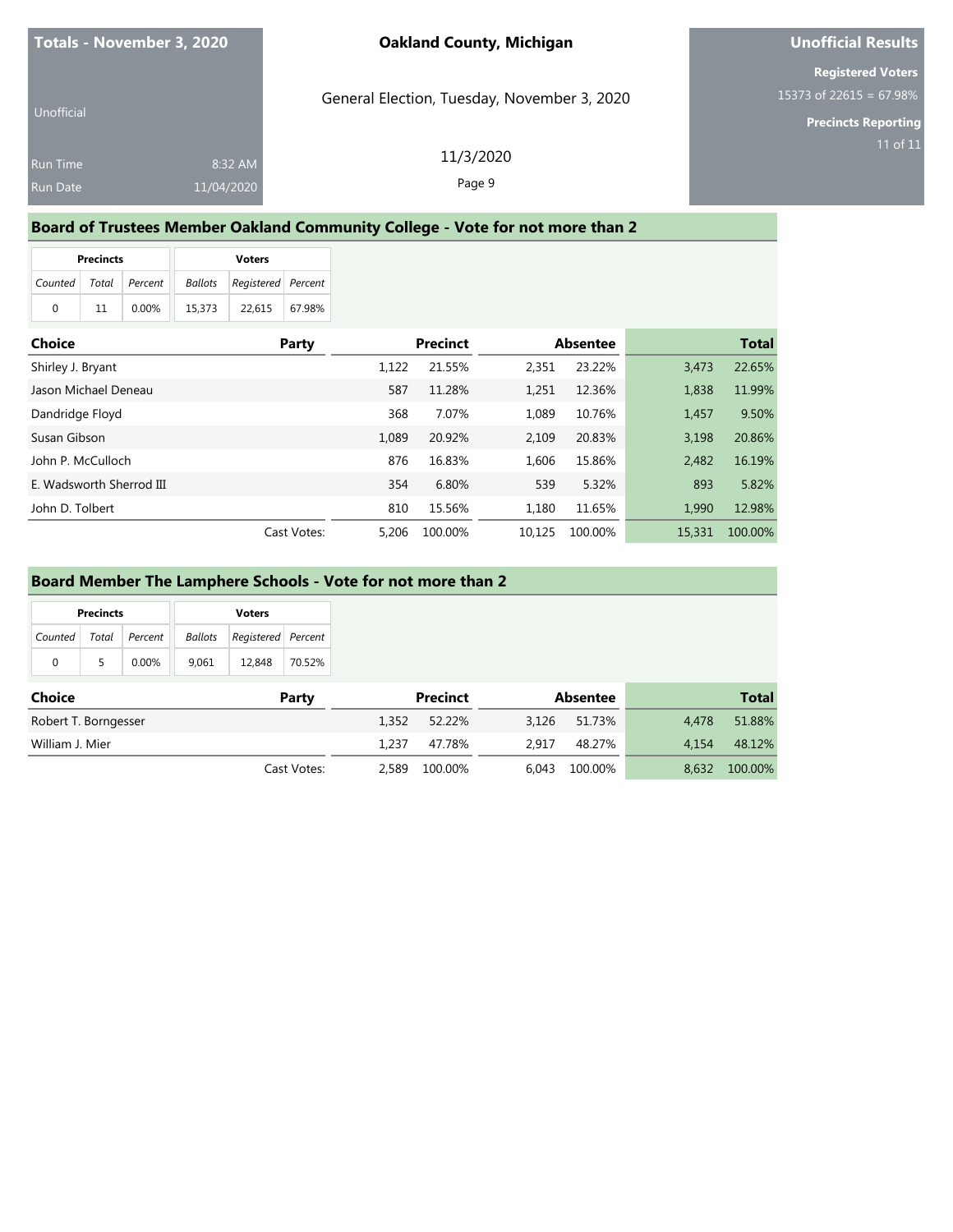General Election, Tuesday, November 3, 2020

## **Unofficial Results**

**Registered Voters** 15373 of 22615 = 67.98%

**Precincts Reporting**

Unofficial Run Time 8:32 AM 11/04/2020

11/3/2020 Page 10

# **Board Member Madison District Public Schools - Vote for not more than 4**

|         | <b>Precincts</b> |          | <b>Voters</b>  |                    |        |  |  |
|---------|------------------|----------|----------------|--------------------|--------|--|--|
| Counted | Total            | Percent  | <b>Ballots</b> | Registered Percent |        |  |  |
| 0       | 6                | $0.00\%$ | 6.239          | 9.653              | 64.63% |  |  |

| <b>Choice</b>         | Party       | <b>Precinct</b> |         | <b>Absentee</b> |         | <b>Total</b> |         |
|-----------------------|-------------|-----------------|---------|-----------------|---------|--------------|---------|
| Nanette Basler        |             | 430             | 8.13%   | 643             | 7.94%   | 1,073        | 8.01%   |
| Crystal Beaver        |             | 713             | 13.48%  | 970             | 11.97%  | 1,683        | 12.57%  |
| Johnathon Beaver      |             | 595             | 11.25%  | 578             | 7.13%   | 1,173        | 8.76%   |
| Rebecca Chambliss     |             | 678             | 12.82%  | 1,024           | 12.64%  | 1,702        | 12.71%  |
| Mark Holcomb          |             | 574             | 10.85%  | 958             | 11.83%  | 1,532        | 11.44%  |
| Cindy Rothwell Holder |             | 459             | 8.68%   | 868             | 10.71%  | 1,327        | 9.91%   |
| Barbara Kastle        |             | 388             | 7.33%   | 804             | 9.92%   | 1,192        | 8.90%   |
| Mark L. Kimble        |             | 393             | 7.43%   | 746             | 9.21%   | 1,139        | 8.51%   |
| Wayne LaForge         |             | 296             | 5.60%   | 449             | 5.54%   | 745          | 5.56%   |
| Alexander Marr        |             | 180             | 3.40%   | 179             | 2.21%   | 359          | 2.68%   |
| <b>Bill Pittman</b>   |             | 404             | 7.64%   | 569             | 7.02%   | 973          | 7.27%   |
| Seit Selimi           |             | 180             | 3.40%   | 313             | 3.86%   | 493          | 3.68%   |
|                       | Cast Votes: | 5,290           | 100.00% | 8,101           | 100.00% | 13,391       | 100.00% |

#### **Board Member Royal Oak Schools - Vote for not more than 4**

|                       | <b>Precincts</b> |       | <b>Voters</b> |                    |        |  |  |
|-----------------------|------------------|-------|---------------|--------------------|--------|--|--|
| Counted Total Percent |                  |       | Ballots       | Registered Percent |        |  |  |
| $\Omega$              |                  | 0.00% | 73            | 114                | 64.04% |  |  |

| <b>Choice</b>         | Party       | <b>Precinct</b> |         | <b>Absentee</b> |         |     | <b>Total</b> |
|-----------------------|-------------|-----------------|---------|-----------------|---------|-----|--------------|
| Erika Alexander       |             |                 | 21.88%  | 16              | 19.05%  | 23  | 19.83%       |
| Timothy J. Ciechorski |             |                 | 21.88%  | 13              | 15.48%  | 20  | 17.24%       |
| Lisa-Aline Hanes      |             | 7               | 21.88%  | 22              | 26.19%  | 29  | 25.00%       |
| Dustin G. Kaupp       |             | 5               | 15.63%  | 6               | 7.14%   | 11  | 9.48%        |
| Lakeesha Morrison     |             |                 | 3.13%   | 18              | 21.43%  | 19  | 16.38%       |
| MaryAnne VanHaitsma   |             | 5               | 15.63%  | 9               | 10.71%  | 14  | 12.07%       |
|                       | Cast Votes: | 32              | 100.00% | 84              | 100.00% | 116 | 100.00%      |